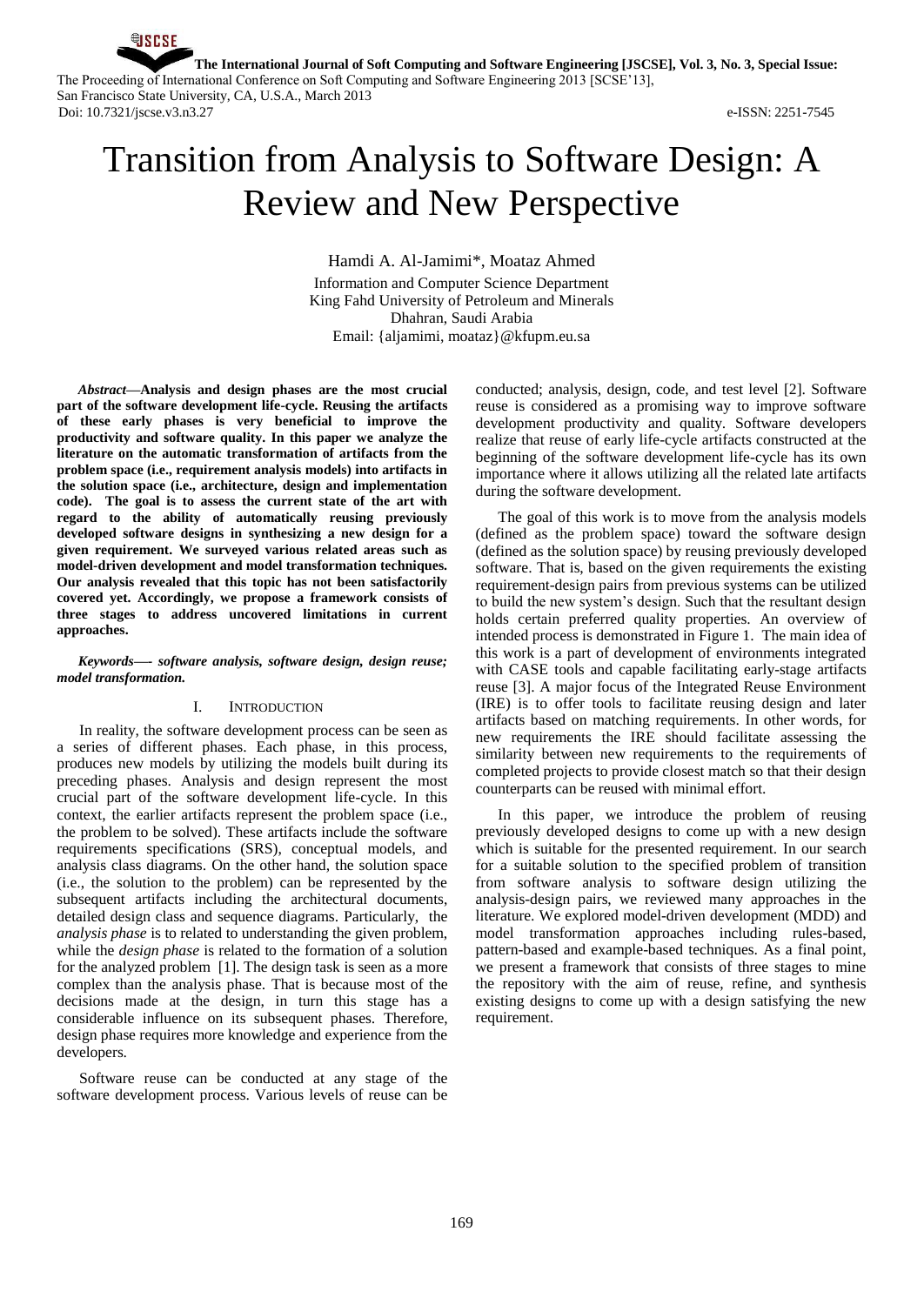The Proceeding of International Conference on Soft Computing and Software Engineering 2013 [SCSE'13], San Francisco State University, CA, U.S.A., March 2013

Doi: 10.7321/jscse.v3.n3.27 e-ISSN: 2251-7545

**QISCSE** 



Fig. 1. High level view of proposed process

The rest of this paper is organized as follows; section II details the problem statement. A comprehensive literature survey for the possible solutions is introduced in Section III. Section IV describes the proposed framework to solve the described problem. Finally, Section V concludes the paper and presents the suggested future works.

# II. PROBLEM STATEMENT

The area of research mentioned earlier is surrounded with a number of difficulties.

First, in the existing widely used software development methodologies, it is noticeable the transition from the analysis artifacts to the design artifacts is unclear. Thus, obviously, there is a fundamental gap between the analysis phase and the design phase. The difficulty in moving from analysis to design is caused by the fact that the artifacts of analysis phase and design phase represent different things. While the analysis phase is linked to a human activity, the design phase is related more to the information technology systems [\[4\]](#page-5-3). For instance, although object-oriented paradigm is the dominant software development approach in the industry, it is still partially unclear how analysis relates to design in this paradigm. Even though, several benefits attributed to this paradigm, it has been unsuccessful in finding a way to systematically transition from the analysis phase to the design phase [\[4\]](#page-5-3).

Second, the existing methodologies are general guidelines, thus software designers heavily rely on their experience from the development of previous systems to design new ones. As results, an essential part of the achieved transition relies more on the designer's experience and their subjective measures. In like this situations, they rely little on defined processes and methodologies.

The design phase is a multifaceted problem, where the design phase can be divided into two sub phases: conceptual design and detailed design. Since the design phase represents the solution space, so in the conceptual design the solution is analyzed in order to define the entities and subsystems that comprise the design model. This can be viewed as a high-level task where the main concerns are related with the specification phase and not with the implementation phase. Roughly speaking, to be able to satisfy the specification produced in the analysis phase, the conceptual design identifies the software architecture. On the other hand, the objective of the detailed design is to prepare the software's implementation phase. In turn, the detailed design model serves as a high-level view of the source code. The algorithms and the data structures are defined, as well as the organization and key features are described for the implementation phase.

What is noticeable is that, to translate the requirements into a high-level design the designers and developers spend significant amounts of time to accomplish this task. Although of that, there are methodologies that describe and manage requirements and design artifacts.

Last, reusing the previously developed designs is not trivial tasks especially when there is a possibility of selecting the appropriate building blocks from a variety of available designs and synthesis them to generate the intended design.

Indeed, this problem has two dimensions of difficulty; finding the needed blocks among all the blocks in the design, then combining these obtained blacks to represent a complete design.

Therefore, there is a real problem may encounter the developer in the three cases: first case, when adapting parts of design if none of the existing parts satisfies the need of reusing. Second case, when combine fragments of designs to come up with a design satisfying the given requirement. Third case, if none of the existing designs or parts of them satisfies the new requirements, there is no a clear mapping that guides the transition from the problem space (software analysis) to the solution space (software design).

Based on that, there is a need for intelligent tools that support the transition from software analysis to software design utilizing the analysis-design pairs. The purpose of these tools is not only to implement the common software reuse techniques, also to provide support for more complex reasoning abilities and exploration of new design spaces. Moreover, based on the observations from the previously developed systems, the intelligent tools may boost more creative designs. Therefore, the idea of this work is to building a framework that would provide assistance to the software designer, in tasks such as exploration of the design space.

As shown in Figure 1, the objective is to reuse, refine and generate a design for the new requirement by utilizing the available requirement-design pairs in the repository. This might be achieved by retrieving the corresponding design to the matched requirements, or by generate new design based on rules extracted for the existing examples. To extract such rules from the existing examples, "learning by examples" should be utilized. Moreover, in order to mine the repository for the suitable blocks or fragments of designs and to combine these collected fragments from different designs; machine learning techniques are needed for selection, permutation, and integration.

## III. LITERARTURE SURVEY

In this section we present a comprehensive literature survey where we surveyed different areas trying to find out a solution for the specified problem. The survey addresses two views: transition from analysis to design, and model driven development including the model transformations.

### *A. Transition from Analysis to Design*

In reality it is difficult to move from software analysis to software design automatically. Thus, recognizing the differences between what is modeled in the phases can help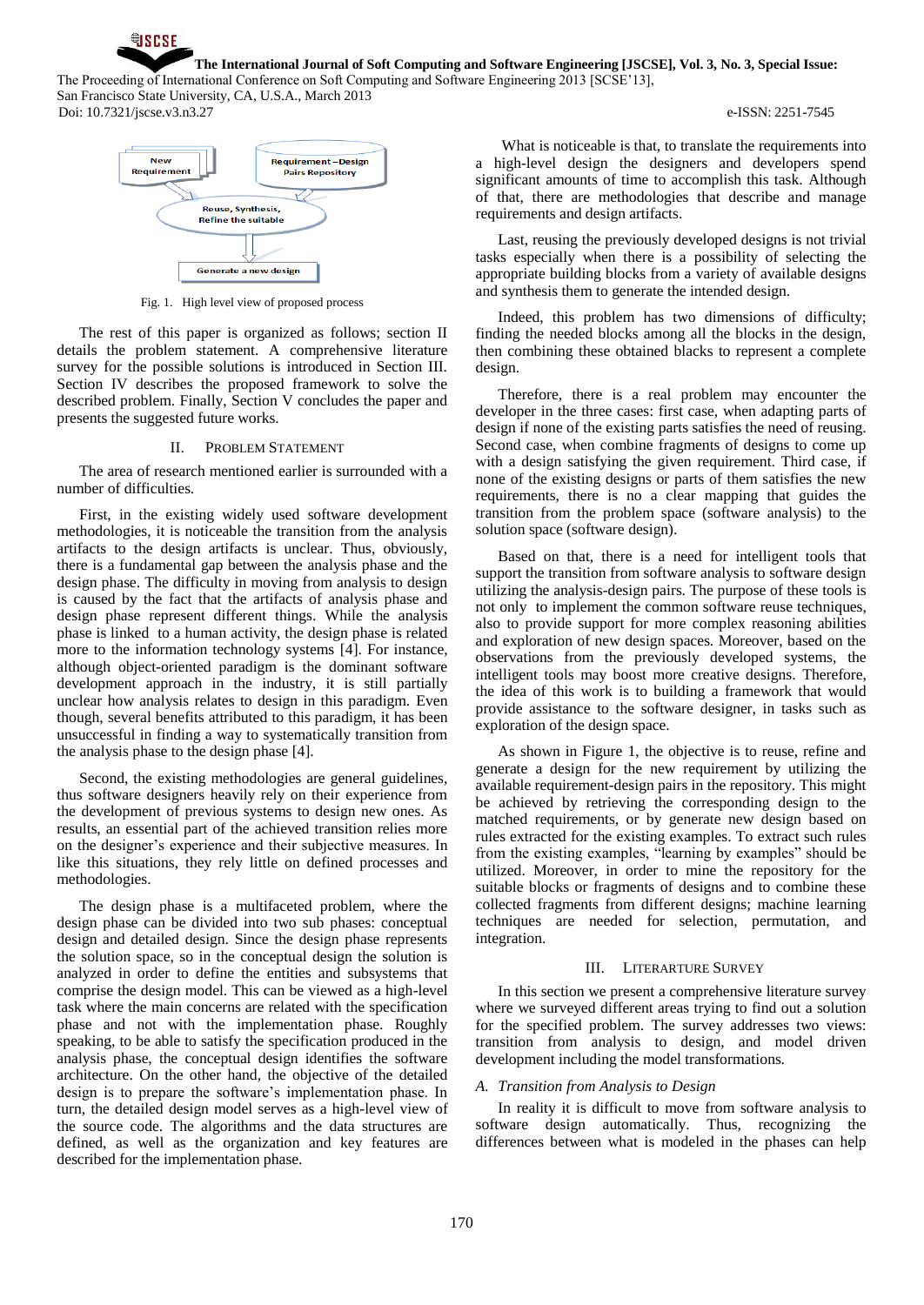The Proceeding of International Conference on Soft Computing and Software Engineering 2013 [SCSE'13], San Francisco State University, CA, U.S.A., March 2013 Doi: 10.7321/jscse.v3.n3.27 e-ISSN: 2251-7545

significantly to come up with a more conscious development approach.

**QISCSE** 

Kaindl [4] studied analysis and design models of real-world projects, to validate his view about the difficulty of the transition from analysis to design of software. He emphasizes that, the transition between analysis (requirements phase) and software design is an issue regardless of whether developers use an object-oriented approach or not.

Analyzing the requirements and building the models of analysis and design are cumbersome and complicated tasks which require automated support. The Natural Language (NL) is used frequently to describe the software requirements. In a typical software industry, SRS is written in NL to enhance communication between different stakeholders. Due to its inherent ambiguity, it is particularly not easy task to generate design objects from NL specification. However, the structured and constrained NL can be utilized to improve the correctness of the design.

Most of the work related to the moving from requirements to analysis and then to design only focused on the first transition based on NL processing [\[5-17\]](#page-5-4). Some other studies tried to obtain class diagram form use cases [\[18-20\]](#page-6-0), however the resultant class diagrams still in the high level description. Similarly, other researchers [\[21-23\]](#page-6-1) tried to generate other analysis diagrams from use cases.

As stated by [\[24\]](#page-6-2) most often software architecture is identified formally, while software requirements are captured informally. Therefore, there is a gap when transition from the requirements to architecture. In this regard, a substantial amount of research has been conducted to bridge this semantic gap. Grunbacher et al. [\[24\]](#page-6-2) utilize intermediate models that are closer to software architecture to introduce mapping from requirements to architecture. For this purpose, they propose an approach called CBSP (abbreviation of Component, Bus, System, and Property). They have applied CBSP within the context of different requirements and architecture definition techniques. Liu et al. [\[25\]](#page-6-3) analyze the gap between the software requirements and the software architecture to identify the inadequacy of mapping approaches in traditional structured method and object-oriented method. Based on that, they propose a feature-oriented mapping and transformation approach from requirements to software architecture. Kaindl et al. [\[26\]](#page-6-4) suggest the use of model driven approaches to ease the mapping from the software requirements to the architectural design.

Despite of the scientific contributions of the mentioned studies, there is still lack of effective solutions. As shown in earlier work by Kaindl, object-oriented domain models cannot be simply become object-oriented design models. Neither is it possible to transform domain models to design models. There would be the implicit assumption that each and every object class in the domain model would finally end up as several object classes in the detailed design and consequently the implementation.

Larmen also states in [\[27\]](#page-6-5) that domain models represent real-world concepts and not software objects and thus cannot be transformed automatically to a software design, but having mappings between domain and design classes lowers the

representational gap between our mental model and the software. Even though automatic transformation seems not possible without intelligent problem solvers that establish traces (like in [\[28\]](#page-6-6)) and mappings between a domain and design model. The mappings from requirements to design may be viewed as special and elaborate forms of traceability links.

All of these concerns motivated Kaindl and Falb [\[29\]](#page-6-7) to ask "Can the transition from requirements to software design be a model-driven transformation or just a mapping?".

Based on that, they further discussed whether model-driven transformations are appropriate and applicable for moving from requirements to software design.

# *B. Model Driven Development*

MDD is an emerging software development technology introduced for the purpose of bridging the gap between the problem space and solution space. In this technology, the models are considered the primary artifacts of the development process; also they contain the needed information that supports its different phases. This sequence of models can be created, refined and maintained. Hence, software designers and developers can concentrate on high-level problem solving rather than focusing on low-level implementation details [\[30\]](#page-6-8).

MDD supports the reuse through different levels of abstraction provided by the models at different stages of the development life cycle. It distinguishes between three types of models:

- Computation Independent Model (CIM) focuses on the domain a higher level of abstraction instead of showing the details of the system structure.
- Platform Independent Model (PIM) designed without considering the underlying platform or any other technical considerations.
- Platform Specific Model (PSM) includes the technical considerations and the underlying platform.

**CIM to PIM**- The transformation from CIM to PIM has no a lot of attention of the researchers, as well as there is no comprehensive literature survey available in the specific domain of CIM to PIM transformation. Reviewing and analyzing the existing approaches would facilitate determining the gaps, weaknesses and needed enhancement for this kind of transformation. In addition, it might give an idea about the automatic moving from CIM to PIM if possible. Table 1 summarizes a review and comparison for the existing CIM-to-PIM transformation approaches based on different evaluation criteria which include the following:

- 1. CIM consists of two aspects: the business process model (BP) shows all the business activities, and the requirement model (RM) which specifies the system.
- 2. CIM representation: UML, BP notations (BPN), and Data Flow Diagram (DFD) are used to represent the business process. Use Case (UC) and Feature model (FM) are used to describe the requirements.
- 3. PIM aspects: include functional (F), structural (S), and behavioral (B) perspectives.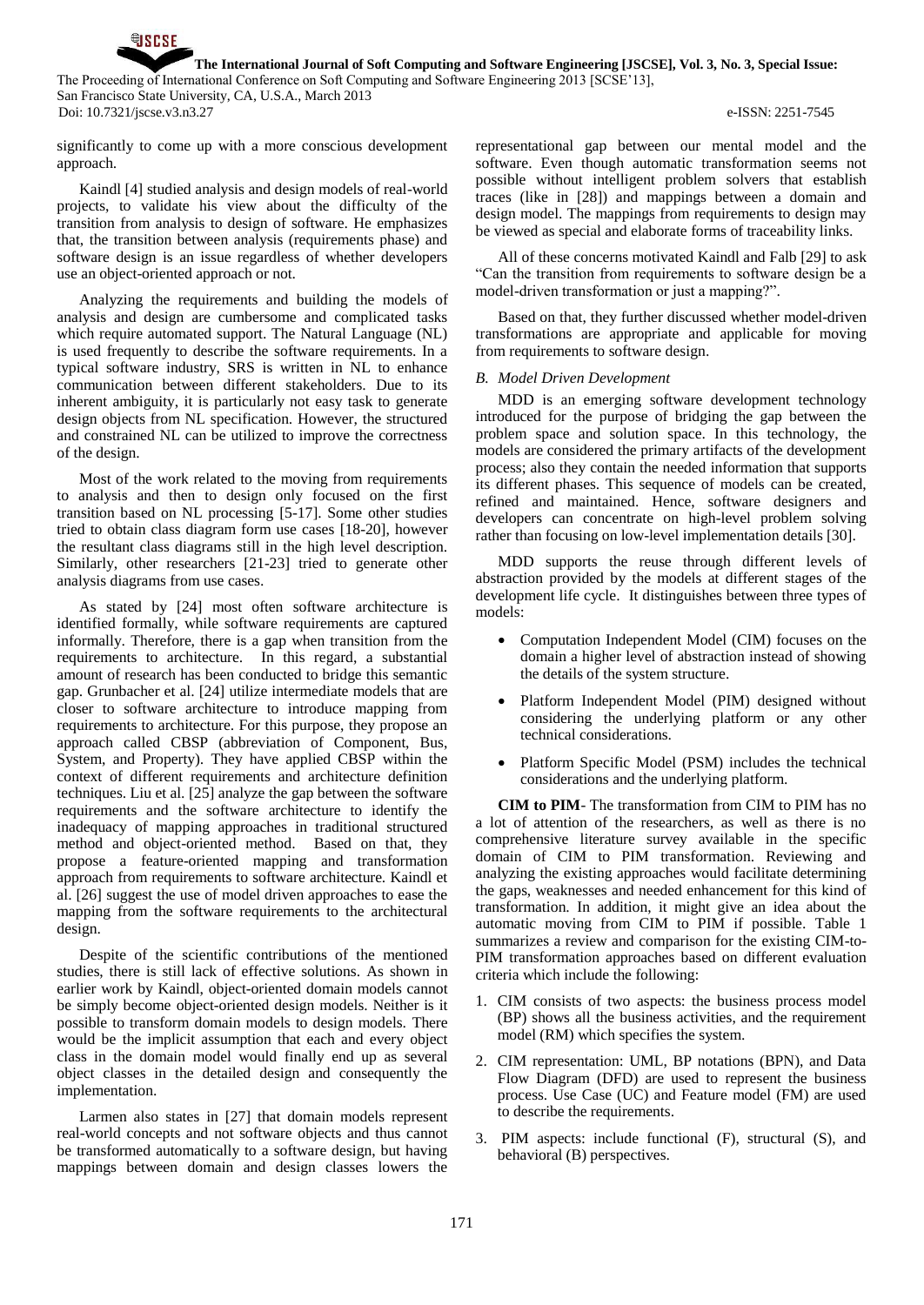The Proceeding of International Conference on Soft Computing and Software Engineering 2013 [SCSE'13], San Francisco State University, CA, U.S.A., March 2013 Doi: 10.7321/jscse.v3.n3.27 e-ISSN: 2251-7545

- 4. PIM representation: UC, Activity Diagram (AD), Sequence Diagram (SD), and Class Diagram (CD).
- 5. Transformation Mechanism used for transition.

**QISCSE** 

6. Automation: to which extent the proposed approach was automated: fully or partially automated.

| <b>Study</b>          | <b>Evaluation Criteria</b> |                           |                |                           |                                       |                  |
|-----------------------|----------------------------|---------------------------|----------------|---------------------------|---------------------------------------|------------------|
|                       | <b>CIM</b><br>aspects      | <b>CIM Representation</b> | PIM<br>aspects | <b>PIM Representation</b> | <b>Transformation Mechanism</b>       | <b>Automated</b> |
| Zhang et al. [31]     | RM                         | <b>FM</b>                 | S              | SW Arch                   | Responsibilities                      | Semi             |
| Kardoš et al. [32]    | BМ                         | <b>DFD</b>                | F.B.S          | UC, SD, AD, CD            | Manual                                | Manual           |
| Kerraf et al. [33]    | BM. RM                     | AD                        | S              | CD                        | Manual                                | Manual           |
| Cao et al. [34]       | RM                         | <b>FM</b>                 | S              | SW Arch                   | Patterns                              | Semi             |
| Castro et al. [35]    | BM. RM                     | e3 value model BPMN       | F.B            | UC, Service process       | Meta-models Mappings -ATL             | Partial          |
| Rodríguez et al. [36] | BM                         | <b>BPMN</b>               | E              | UC                        | OVT and refinements rules, checklists | Semi             |
| Raj et al. [37]       | BM                         | <b>SBVR</b>               | B.S            | AD, SD, CD                | Manual                                | Manual           |
| Suarez et al. [38]    | BM                         | AD                        | S              | CD <sub>1</sub>           | Manual                                | Manual           |

TABLE I. SUMMARY OF THE CIM-TO-PIM TRANSFORMATIONS

**PIM to PSM –** Since PIM reflects the features of the problem domain, the model is transformed into PSM in order to implement the PIM. That is, to consider implementation issues and the underlying platform [\[30\]](#page-6-8). PSM may contain features that are presented in PIM, thus PSM is not necessarily a refinement of the PIM [\[39\]](#page-6-17). The platform-specific details need to be generated using different tools in order to automate the generation of those details. For defining transformations, those tools offer three different approaches: first, direct model manipulation which can operate on a set of procedural APIs. Second, intermediate representation deals with models in a standard form such as XML. Third, transformation language support which expresses, composes, and applies transformation explicitly [\[40\]](#page-6-18).

In this regard, many PIM to PSM transformations studies have been conducted in the literature. The model-to-model transformation approaches can be categorized into: operational and declarative. The first category is based on rules that explicitly identify how to create the target models elements starting from the source model elements. The second category gives a explanation of the mappings between the source and target models focusing on the relation hold between two models.

Informative surveys of model transformation languages can be found in [\[41-44\]](#page-6-19). Due to the limitation of the paper size we just refer to the previous surveys that have been conducted on this topic [\[41-43\]](#page-6-19). Czarnecki et al. [\[41\]](#page-6-19) classify hierarchically the specification of model transformation approaches based on feature diagrams into a number of classes. The feature model offers a terminology used to describe the model transformation approaches as well as to make the different design choices for such approaches explicit. Mens et al. [\[42\]](#page-6-20) provide a multidimensional taxonomy of model transformations. The introduced taxonomy is more targeted towards techniques and formalisms supporting the activity of model transformation. The main purpose of this taxonomy is to position model transformation tools and techniques within the domain; as well as to identify and evaluate tools or technologies for a specific model transformation activity.

A conclusion to be drawn from studying the existing rulebased and pattern-based transformation approaches is that they are often based on empirically obtained rules. When identifying the transformation rules and automating the transformation process most of the researcher follow a common approach which is the use of a model transformation language. These languages still suffer some limitations, although most of these languages are able to implement complex and large-scale model transformation tasks. The users may encounter some challenges when dealing with specific transformation language specially the users who are unfamiliar with that language.

In addition, it might be a difficult task to define, express, and maintain the transformation rules, particularly for nonwidely used formalisms. Another dimension of difficulty may appear when the declarative expressions are not at the proper level of abstraction for an end-user. This may affect negatively the learning curve and training cost.

Moreover, since the transformation rules are usually defined at the meta-model level, there is a need to understand well the abstract syntax of the source and target models. The semantic interrelationships between these models also need to be known. However, in some situations, it is difficult to expose the domain concepts because they might be hidden in the meta-model.

These implicit concepts make writing transformation rules demanding. Accordingly, some domain experts may encounter difficulties when trying building model transformations for the domain in which they have extensive experience. This because of the difficult when specifying transformation rules at the meta-model level, and the associated learning curve.

## *C. Example-Based Model Transformation*

To tackle the mentioned negative aspects of the rule-based and pattern-based model transformations, a number of example-based approaches have been proposed for model transformations. Example-based model transformation (EBMT) is a recent trend of research aiming at learning a transformation between the source and target from existing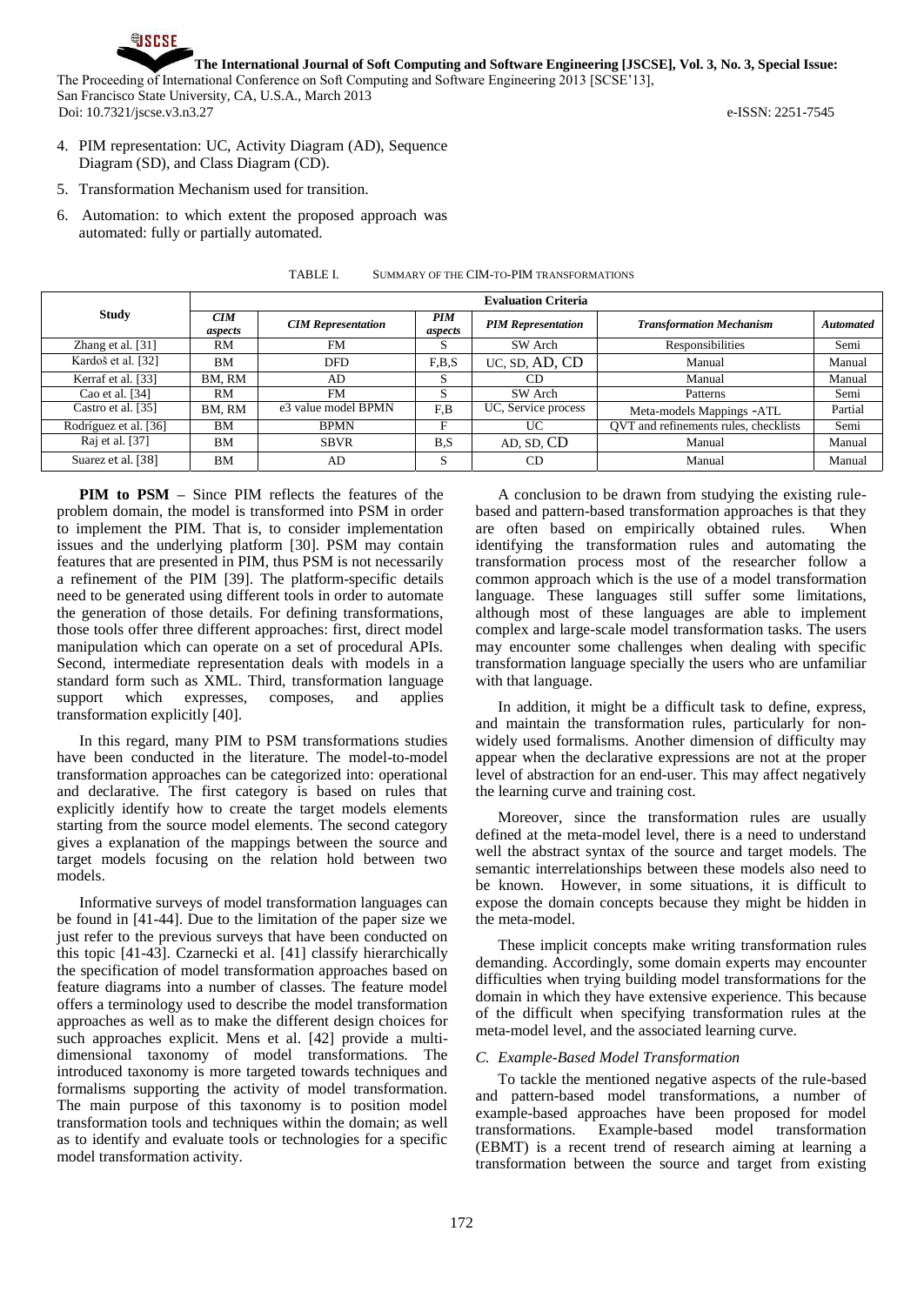The Proceeding of International Conference on Soft Computing and Software Engineering 2013 [SCSE'13], San Francisco State University, CA, U.S.A., March 2013 Doi: 10.7321/jscse.v3.n3.27 e-ISSN: 2251-7545

examples. The form of the transformation example is specified by a source model, a target model and mappings between source elements and the corresponding target elements. EBMT allows defining transformations using examples represented in concrete syntax instead of using the computer internal representation of models.

**QISCSE** 

In general, here we can distinguish between two kinds of approaches. First, the demonstration-based approaches where the model transformation is demonstrated in the modeling editor. The example models are modified. Then the resultant modifications are recorded. The general transformation is derived from the concrete changes, then it may be replayed on other models. Second, the example-based approaches where the input, output models, and the correspondences between them are given by the user rather than demonstrating the transformation in modeling editors.

Several Model Transformation By-Demonstration (MTBD) approaches have been proposed for reducing the effort of writing model transformation rules manually. MTBD approaches record actions performed on example models to derive general operations. Approaches of MTBD only for inplace transformations proposed by Sun et al. [\[45\]](#page-6-21) and Brosch et al. [\[46\]](#page-6-22).

MDD aims to use platform independent modeling techniques in order to abstract from the implementation level of software systems. On the other hand, the aim of by-example approaches is simplicity the development of systems. Instead of the direct developing, it is possible to utilize the existing examples to draw a clear map. Again, in MDD different transformation scenarios occur between the various models, thus different by-example approaches can be employed for these transformations. Therefore, it is worthy and promising idea to merge both paradigms.

Recently, a number of EBMT approaches have been proposed such as [\[47-51\]](#page-7-0). Kappel et al. [\[52\]](#page-7-1) introduce an overview about the different example-based approaches. They divide them into two categories: demonstration-based and correspondence-based approaches. For each, they discuss their concepts and previously proposed techniques.

# IV. THE PROPOSED FRAMEWORK

This section details the proposed framework addressing the aforementioned limitations in the current approaches. In order to generate the appropriate design for the given new requirement, three different stages have been proposed as Figure 2 depicts in details.

For the given problem "new requirement" it is supposed to obtain a solution "appropriate design" in one of the three different stages. Means that when obtaining a solution in the first stage, the process terminates and return the acquired solution, without need for trying the second and third stages. Similarly when a solution is obtained in the second stage, saves us from moving to the third stage.

Assuming we have previously developed requirementdesign pairs repository that can be utilized to build a rule base. Machine learning help extract the desired knowledge from existing examples and extensively ease the development of formal rules. Thus, some machine learning techniques can be utilized to find mappings between the requirements and design pairs, based on the available examples. The mappings can be recognized and formalized as rules stored in the rule base to be applied later in the third stage in our proposed framework.

## *A. First stage*

Retrieval process can be viewed as two tasks: retrieval of similar requirements from the requirements-design pairs (the retrieval task), and ranking of these requirements against the given problem (the ranking task). The retrieval task is usually performed based on matching process using similarity metrics. Each of the retrieved requirement-design pair has a degree of similarity to the given requirement. If, the retrieved requirement from the repository shows a satisfied matching which is above a predefined threshold, then the corresponding design can be retrieved to be the new design for the given problem. Otherwise, in case the retrieved pairs do not show a high matching, then we move to the second stage.

## *B. Second stage*

If the similarity metrics shows unsatisfied matching to the requirements stored in the repository then the new requirements will be compared against the generic analysis model.

Indeed, the generic analysis model contains all the patterns as well as the variations of the stored analysis models. Thus, we need to perform permutations by utilizing one of the heuristic search techniques (such as genetic algorithms, simulated analyzing or particle swarm algorithm) to produce an instance of the generic analysis model that excludes or includes some of the variation. Afterwards, the produced instance of the generic model is evaluated against the given requirement. The matching result is evaluated again, and the permutation is produced again and evaluated till we get the desired similarity percentage. Then the mapping from the instance, showing the best matching, to the generic design model can be utilized to retrieve the corresponding design from the generic design model. It supposed that, the generic design model contains all the patterns and the variations of the stored design models.

In case the instances of the generic analysis model didn't show satisfied matching to the given requirements, then the third stage is applied in order to combine and refine various designs existing in the repository.

## *C. Third Stage*

This stage consists of three main parts:

First part, the ranked pairs retrieved form stage one are used to generate the design. Matching and merging is applied on the top of the ranked pairs to produce an initial design. Due to the huge search space and the enormous number of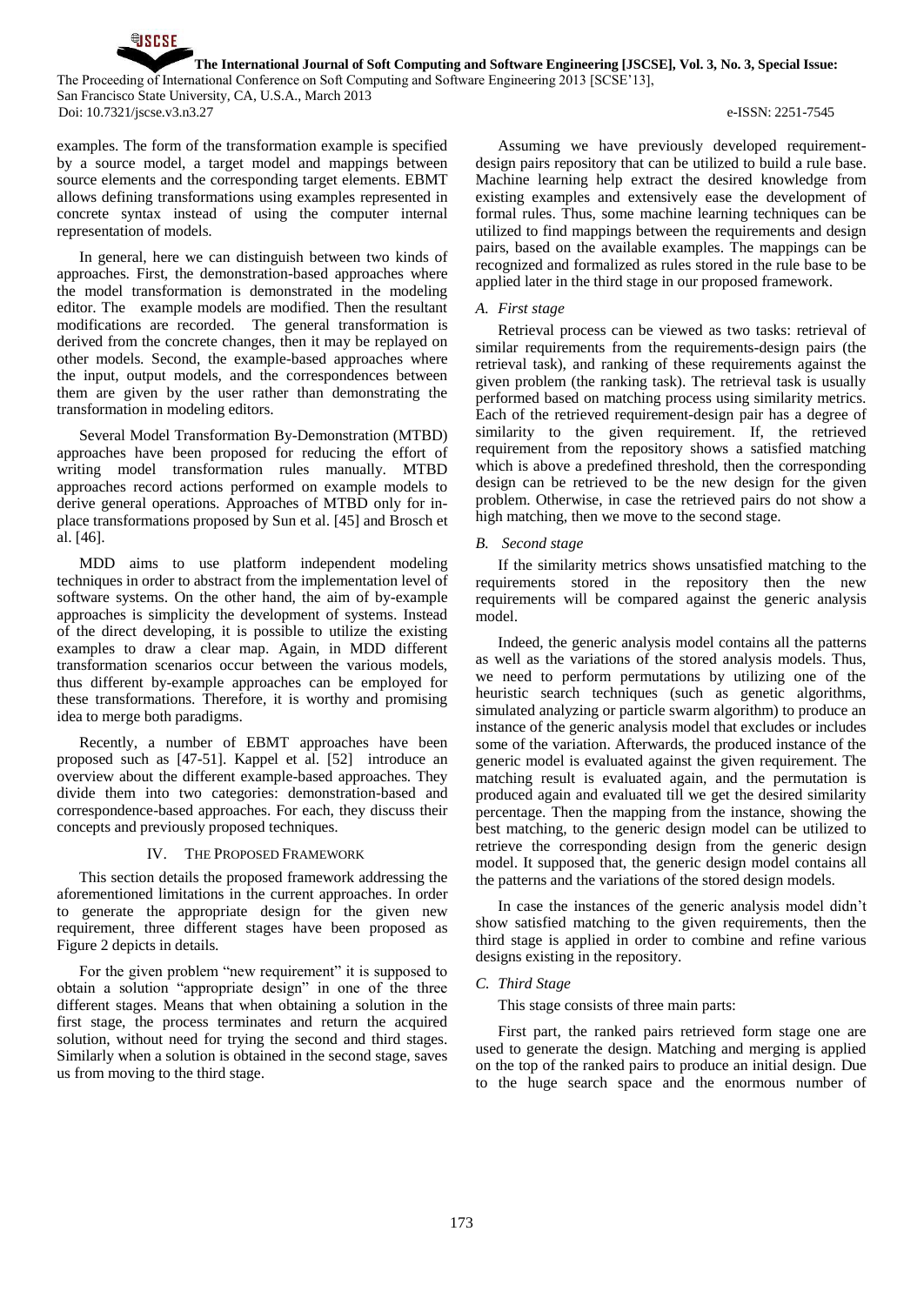

possibilities that can be utilized for merging, definitely heuristics algorithms are needed for this purpose.

Second part of this stage, relies on applying the rules, extracted from the examples, to improve the initial design. The outcome of this part is improved design that is presented to an expert to evaluate the applied rule.

Third part of this stage is the validation of the rules to update the rules and provide feedback to the rule base. Reinforcement learning can be utilized in this part. A reward function, based on the consequences of applying the rules, will evaluate the rule by numeric rewards and punishments in order to maximize its rewards and to learn next time to which extent the rule can be applied or ignored.



Fig. 2. An overview of the proposed framework.

## V. CONCLUSION

In this paper, we introduced the problem of reusing previously developed designs to come up with a new design which is suitable a solution for a given presented requirement. We explored several research areas that may bring in a satisfied solution. The areas facilitate the transition from analysis to design such as model-driven development, model transformation including rules-based, pattern-based and example-based techniques. Accordingly, we proposed a framework that consists of three stages to mine the repository with the aim of reuse, synthesis, and refine the exits design to come up with a design satisfying the new requirement. Machine learning techniques and reinforcement learning are needed to accomplish the proposed solution and be able to synthesis and refine a design for a given requirement.

# ACKNOWLEDGMENT

The authors would like to acknowledge the support provided by the Deanship of Scientific Research at King Fahd University of Petroleum and Minerals, Saudi Arabia, under Research Grant 11-INF1633-04.

#### **REFERENCES**

- <span id="page-5-0"></span>[1] Rumbaugh, J., et al., Object-Oriented Modeling and Design1991: Prentice Hall
- <span id="page-5-1"></span>[2] Coulange, B., Software Reuse1997, London: Springer Verlag.
- <span id="page-5-2"></span>[3] Ahmed, M. Towards the Development of Integrated Reuse Environments for UML Artifacts. in ICSEA 2011 : The Sixth International Conference on Software Engineering Advances. 2011. Barcelona, Spain.
- <span id="page-5-3"></span>[4] Kaindl, H., Difficulties in the Transition from OO Analysis to Design. IEEE Software, 1999. 16: p. 94- 102.
- <span id="page-5-4"></span>[5] Montes, A., et al., Conceptual Model Generation from Requirements Model: A Natural Language Processing Approach, L.V. 5039, Editor 2008, Springer. p. 325-326.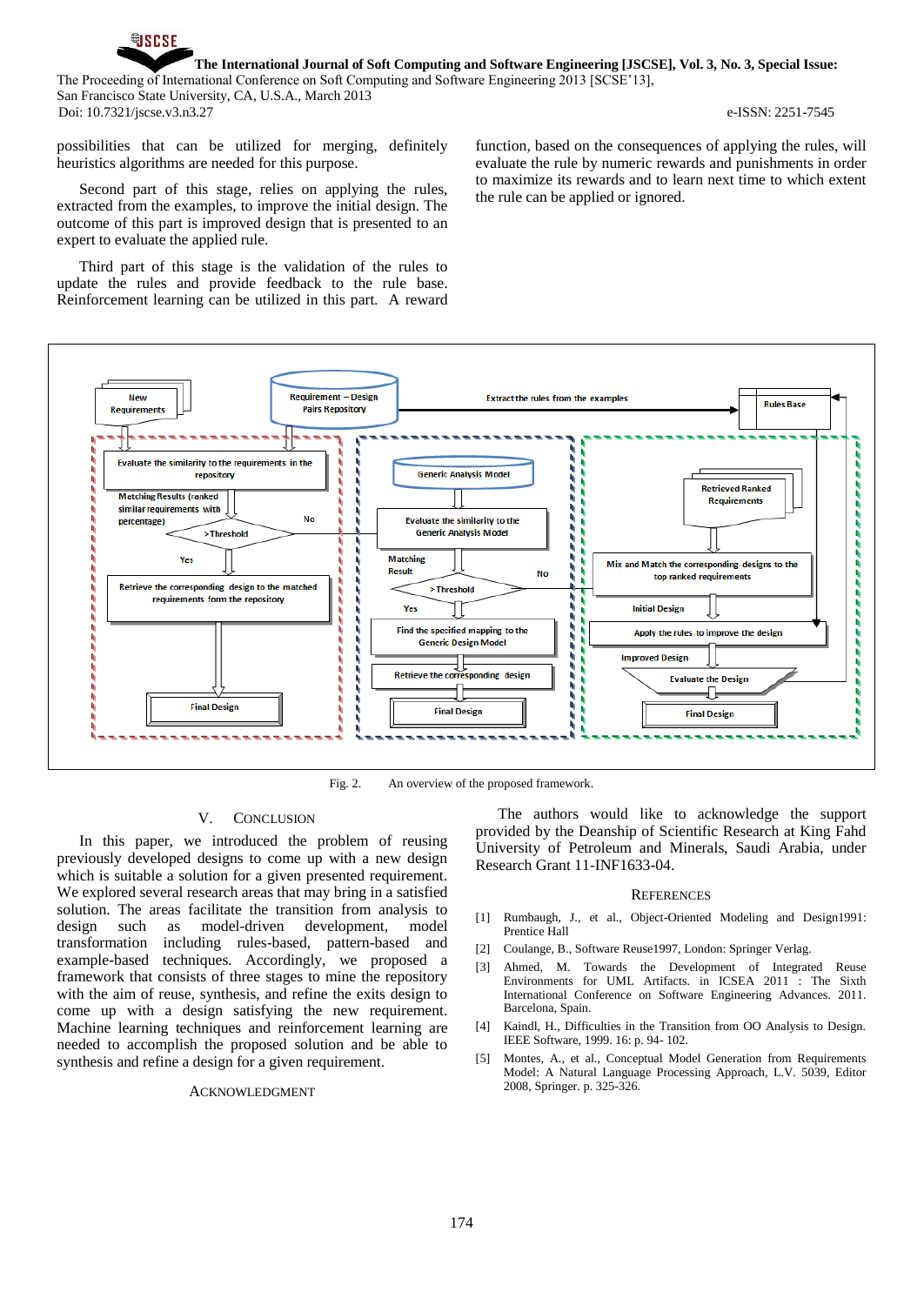The Proceeding of International Conference on Soft Computing and Software Engineering 2013 [SCSE'13], San Francisco State University, CA, U.S.A., March 2013

Doi: 10.7321/jscse.v3.n3.27 e-ISSN: 2251-7545

**QISCSE** 

- [6] Diaz, I., et al., Integrating Natural Language Techniques in OO-Methods, in Computational Linguistics and Intelligent Text Processing, LNCS2005, Springer p. 177-188.
- [7] Yue, T., L.C. Briand, and Y. Labiche, An Automated Approach to Transform Use Cases into Activity Diagrams. Modelling Foundations and Applications, LNCS, 2010. 6138: p. 337-353.
- [8] Kalaivani, S., et al. UCDA: Use Case Driven Development Assistant Tool for Class Model Generation. in In Proc. of 16th Int. Conf. on Software Engineering and Knowledge Engineering. 2004. Banff, Canada.
- [9] Overmyer, S.P., L. Benoit, and R. Owen. Conceptual modeling through linguistic analysis using LIDA. in In Proc. of the 23rd Int. Conf. of Software Engineering (ICSE). 2001. Toronto, Canada.
- [10] Deeptimahanti, D.K. and R. Sanyal, An Innovative Approach for Generating Static UML Models from Natural Language Requirements. Advances in Software Engineering, Communications in Computer and Information Science, 2009. 30: p. 147-163.
- [11] Kumar, D.D. and R. Sanyal. Static UML Model Generator from Analysis of Requirements (SUGAR). in International Conference on Advanced Software Engineering and Its Applications (ASEA 2008). 2008.
- [12] Deeptimahanti, D.K. and M.A. Babar, An Automated Tool for Generating UML Models from Natural Language Requirements., in IEEE / ACM Int. Conf. on ASE2009.
- [13] Insfrán, E., O. Pastor, and R. Wieringa, Requirements Engineering-Based Conceptual Modeling. Requirements Engineering Journal, 2002. 7(2): p. 61-72.
- [14] More, P. and R. Phalnikar, Generating UML Diagrams from Natural Language Specifications. International Journal of Applied Information Systems, 2012. 8.
- [15] Bajwa, I.S., A. Samad, and S. Mumtaz, Object Oriented Software Modeling Using NLP Based Knowledge Extraction. European Journal of Scientific Research ISSN 1450-216X, 2009. 35 p. 22-33
- [16] Ibrahim, M. and R. Ahmad, Class diagram extraction from textual requirements using Natural language processing (NLP) techniques, in In proceedings of the Second International Conference on Computer Research and Development.2010.
- [17] K.Shinde, S., V. Bhojane, and P. Mahajan, NLP based Object Oriented Analysis and Design from Requirement Specification. International Journal of Computer Applications (0975 - 8887), June 2012. 47(21).
- <span id="page-6-0"></span>[18] Santos, M.Y. and Ricardo J. Machado On the Derivation of Class Diagrams from Use Cases and Logical Software Architectures, in Fifth International Conference on Software Engineering Advances2010
- [19] Giganto, R. and T. Smith. Derivation of Classes from Use Cases Automatically Generated by a Three-Level Sentence Processing Algorithm. in Proc. of the Third International Conference on Systems IEEE Computer Society. 2008.
- [20] Sarkar, S., V.S. Sharma, and R. Agarwal, Creating Design from Requirements and Use Cases: Bridging the Gap between Requirement and Detailed Design, in Proceedings of ISEC '12, Feb. 22-252012 Kanpur, UP, India.
- <span id="page-6-1"></span>[21] Yue, T., L.C. Briand, and Y. Labiche, Automatically Deriving a UML Analysis Model from a Use Case Model, in Simula Research Laboratory, Technical Report (2010-15)2010.
- [22] Yue, T., L. Briand, and Y. Labiche, Facilitating the Transition from Use Case Models to Analysis Models: Approach and Experiments, in Simula Research Laboratory, Technical Report (2010-12)2010.
- [23] Yue, T., S. Ali, and L. Briand. Automated Transition from Use Cases to UML State Machines to Support State-Based Testing. in In: ECMFA. 2011.
- <span id="page-6-2"></span>[24] Grunbacher, P., A. Egyed, and N. Medvidovic, Reconciling software requirements and architectures with intermediate models. Softw. Syst. Model, 2003. 3(3): p. 235-253.
- <span id="page-6-3"></span>[25] Liu, D. and H. Mei, Mapping requirements to software architecture by feature-orientation. Requirements Engineering Journal, 2003. 25(2): p. 69-76.
- <span id="page-6-4"></span>[26] Kaindl, H. and J. Falb. Can We Transform Requirements into Architecture? in in 3rd Int'l Conf. on Software Engineering Advances. 2008. IEEE Comp. Soc.
- <span id="page-6-5"></span>[27] Larman, C., Applying UML and Patterns, ed. t. edn.2004: .Prentice Hall PTR.
- <span id="page-6-6"></span>[28] Ebner, G. and H. Kaindl, Tracing all around in reengineering. IEEE Software, 2002 p. 70-77.
- <span id="page-6-7"></span>[29] Kaindl, H. and J. Falb. From Requirements to Design: Model-driven Transformation or Mapping. in in Proc. First International Workshop on Model Reuse Strategies (MoRSe 2006), . 2006. Warsaw, Poland.
- <span id="page-6-8"></span>[30] Kleppe, A., J. Warmer, and W. Bast, MDA Explained, The Model-Driven Architecture: Practice and Promise2003: Addison Wesley.
- <span id="page-6-9"></span>[31] Zhang, W., et al. Transformation from CIM to PIM: A Feature-Oriented Component-Based approach. in in MoDELS, Montego Bay. 2005. Jamaica.
- <span id="page-6-10"></span>[32] Kardoš, M. and M. Drozdová, Analytical method of CIM to PIM transformation in Model Driven Architecture (MDA). Journal of information and orgnizational sceinces, 2010. 34: p. 89-99.
- <span id="page-6-11"></span>[33] Kherraf, S., É. Lefebvre, and W. Suryn. Transformation from CIM to PIM using patterns and Archetypes. in 19th Australian Conference onSoftware Engineering, 2008. ASWEC 2008. . 2008.
- <span id="page-6-12"></span>[34] Cao, X., H. Miao, and Y. Chen, Transformation from computation independent model to platform independent model with pattern. Journal of Shanghai University (English Edition) 2008. 12 (6): p. 515-523.
- <span id="page-6-13"></span>[35] Castro, V.D., E. Marcos, and J.M. Vara, Applying CIM-to-PIM model transformations for the service-oriented development of information systems. Information and Software Technology, 2011. 53 p. 87-105.
- <span id="page-6-14"></span>[36] Rodrguez, A., et al., Semi-formal transformation of secure business processes into analysis class and use case models: An MDA approach. Information and Software Technology, 2010. 52 p. 945-971.
- <span id="page-6-15"></span>[37] Raj, A., T.V. Prabhakar, and S. Hendryx. Transformation of SBVR Business Design to UML Models. in ISEC'08, February 19-22. 2008. Hyderabad, India.
- <span id="page-6-16"></span>[38] Suarez, E., M. Delgado, and E. Vida. Transformation of a Process Business Model to Domain Model. in Proceedings of the World Congress on Engineering 2008 Vol I, WCE 2008, July 2 - 4. 2008. London, U.K.
- <span id="page-6-17"></span>[39] Oliver, I., Model Based Testing and Renement in MDA Based Development. In: Pierre Boulet (ed.) Advances in Design and Specification Languages for SoCs. The ChDL Series, Springer, 2005.
- <span id="page-6-18"></span>[40] Sendall, S. and W. Kozaczynski, Model Transformation - The Heart and Soul of Model-Driven Software Development. IEEE Software, Special Issue on Model Driven Software Development, 2003: p. 42-45.
- <span id="page-6-19"></span>[41] Czarnecki, K. and S. Helsen, Feature-Based Survey of Model Transformation Approaches. IBM Systems Journal, special issue on Model-Driven Software Development, 2006. 45(3): p. 621-645.
- <span id="page-6-20"></span>[42] Mens, T. and P.V. Gorp, A Taxonomy of Model Transformation, in Proc. Intl. Workshop on Graph and Model Transformation2003.
- [43] Mens, T. and P.V. Gorp. A Taxonomy of Model Transformation and Its Application to Graph Transformation. in Proceedings of the International Workshop on Graph and Model Transformation. 2005. Tallinn, Estonia.
- [44] Biehl, M., Literature Study on Model Transformations, in Royal Institute of Technology, Tech. Rep. ISRN/KTH/MMK/R-10/07-SE Jul. 2010.
- <span id="page-6-21"></span>[45] Sun, Y., J. White, and J. Gray. Model Transformation by Demonstration. in In: Sch¨urr, A., Selic, B. (eds.) MODELS 2009. LNCS. 2009. Springer, Heidelberg.
- <span id="page-6-22"></span>[46] Brosch, P., et al. An Example Is Worth a Thousand Words: Composite Operation Modeling By-Example. in In: Sch¨urr, A., Selic, B. (eds.) MODELS 2009. LNCS. 2009. . Springer, Heidelberg.